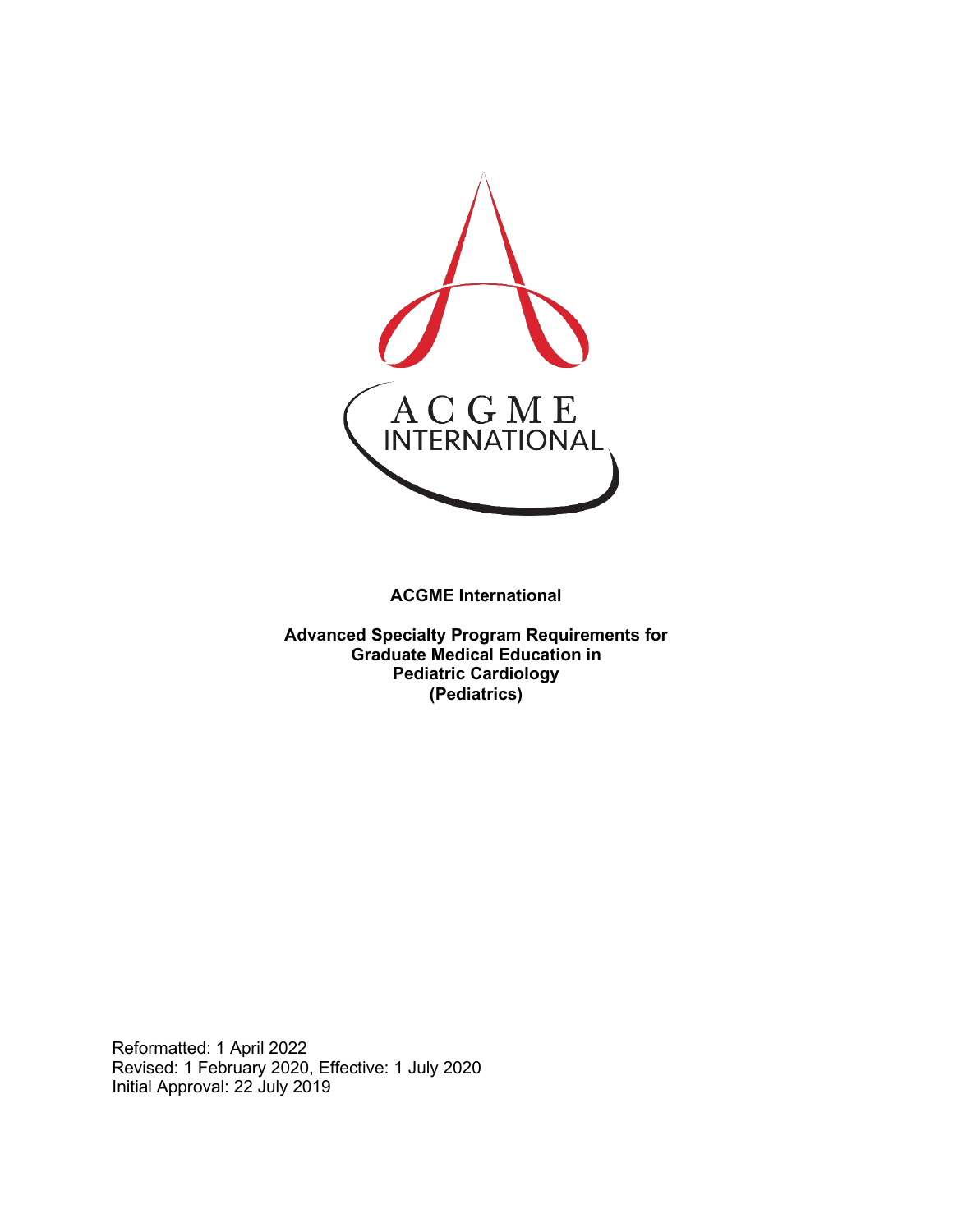# **ACGME International Specialty Program Requirements for Graduate Medical Education in Pediatric Cardiology (Pediatrics)**

#### **Int. Introduction**

*Background and Intent: Programs must achieve and maintain Foundational Accreditation according to the ACGME-I Foundational Requirements prior to receiving Advanced Specialty Accreditation. The Advanced Specialty Requirements noted below complement the ACGME-I Foundational Requirements. For each section, the Advanced Specialty Requirements should be considered together with the Foundational Requirements.*

# **Int. I. Definition and Scope of the Specialty**

Pediatric cardiology is a subspecialty of pediatrics that comprises the provision of care to infants, children, adolescents, and young adults with cardiovascular disorders, including congenital heart disease. When providing care, pediatric cardiologists use an understanding of the pathophysiologic basis of cardiovascular disease, clinical diagnosis, and management and knowledge of the emotional aspects of caring for children and their families.

# **Int. II. Duration of Education**

Int. II.A. The educational program in pediatric cardiology must be 36 or 48 months in length.

# **I. Institution**

# **I.A. Sponsoring Institution**

- I.A.1. A fellowship in pediatric cardiology must function as an integral part of an ACGME-I-accredited residency in pediatrics.
- I.A.1.a) The pediatric cardiology program should be geographically proximate to the affiliated pediatrics residency program.
- I.A.2. The educational program in pediatric cardiology must not negatively affect the education of residents in the affiliated pediatrics residency program.

#### **I.B. Participating Sites**

See International Foundational Requirements, Section I.B.

#### **II. Program Personnel and Resources**

#### **II.A. Program Director**

II.A.1. The program director must demonstrate a record of ongoing involvement in scholarly activity.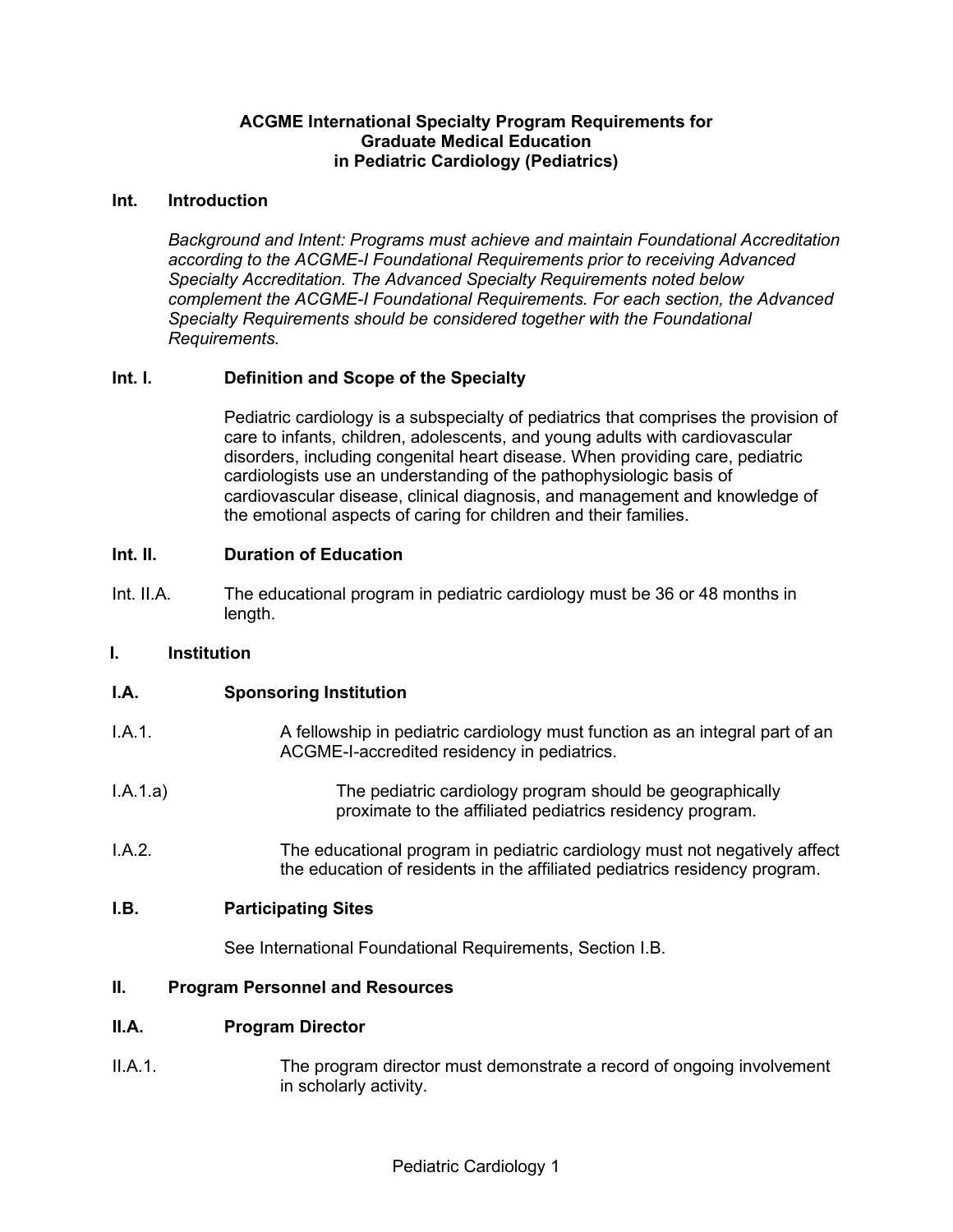| II.A.2.     | The program director must demonstrate a record of mentoring or guiding<br>fellows in the acquisition of competence in the clinical, teaching, research,<br>quality improvement, and advocacy skills pertinent to the discipline.                                                                                               |
|-------------|--------------------------------------------------------------------------------------------------------------------------------------------------------------------------------------------------------------------------------------------------------------------------------------------------------------------------------|
| II.A.3.     | The program director must ensure that each fellow:                                                                                                                                                                                                                                                                             |
| II.A.3.a)   | is provided with mentorship in development of the necessary<br>clinical, educational, scholarship, and administrative skills; and,                                                                                                                                                                                             |
| II.A.3.b)   | documents experience in procedures.                                                                                                                                                                                                                                                                                            |
| ILA.3.b)(1) | The program director must ensure that such<br>documentation is available for review.                                                                                                                                                                                                                                           |
| II.A.4.     | The program director must coordinate, with the program directors of the<br>pediatric residency and other related subspecialty programs, the<br>incorporation of the ACGME-I Competencies into fellowship education to<br>foster consistent expectations for fellows' achievement and faculty<br>members' evaluation processes. |
| II.A.5.     | Meetings with the program directors of the pediatrics residency program<br>and all pediatric subspecialty programs should take place at least<br>semiannually.                                                                                                                                                                 |
| II.A.5.a)   | There must be documentation of these meetings.                                                                                                                                                                                                                                                                                 |
| II.A.5.b)   | These meetings should address a departmental approach to<br>common educational issues and concerns that may include core<br>curriculum, the ACGME-I Competencies, and evaluation.                                                                                                                                              |
| II.A.6.     | The fellowship program director must have the authority and responsibility<br>to set and adjust the clinical responsibilities and ensure that fellows have<br>appropriate clinical responsibilities and an appropriate patient load.                                                                                           |
| II.B.       | <b>Faculty</b>                                                                                                                                                                                                                                                                                                                 |
| II.B.1.     | To ensure the quality of the education and scholarly activity of the<br>program, and to provide adequate supervision of fellows, there must be at<br>least four faculty members, including the program director.                                                                                                               |
| II.B.2.     | Faculty members must encourage and support fellows in scholarly<br>activities.                                                                                                                                                                                                                                                 |
| II.B.2.a)   | This must include mentoring fellows in the application of scientific<br>principles, epidemiology, biostatistics, and evidence-based<br>medicine to the clinical care of patients.                                                                                                                                              |
| II.B.2.b)   | Scholarly activities must be in basic science, clinical care, health<br>services, health policy, quality improvement, or education with<br>implications for the field of pediatric critical care medicine.                                                                                                                     |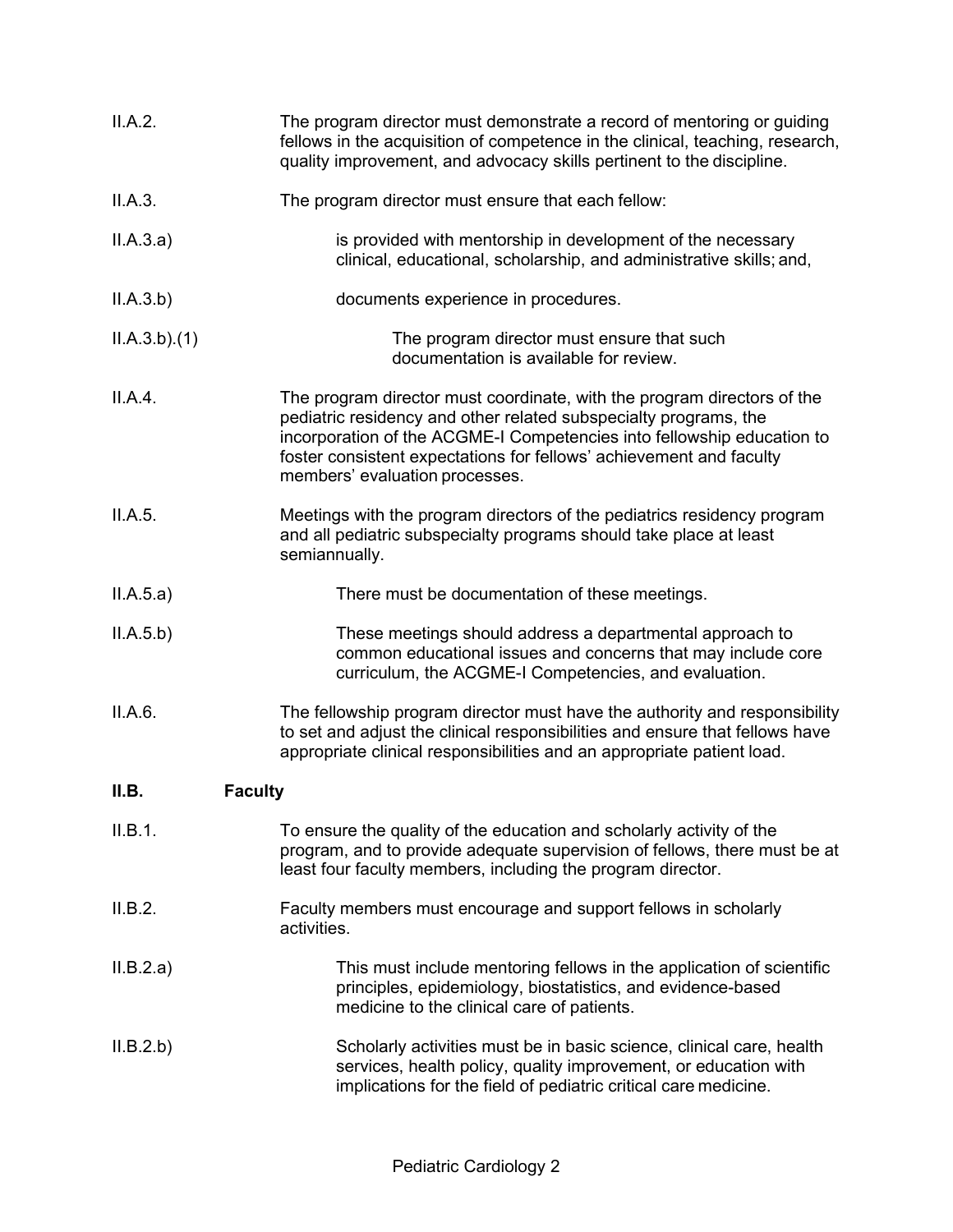| II.B.3.   | Qualified faculty members in the following pediatric subspecialties should<br>be available for the education of fellows:                                                   |
|-----------|----------------------------------------------------------------------------------------------------------------------------------------------------------------------------|
| II.B.3.a) | neonatal-perinatal medicine;                                                                                                                                               |
| II.B.3.b) | pediatric critical care medicine;                                                                                                                                          |
| II.B.3.c  | pediatric gastroenterology;                                                                                                                                                |
| II.B.3.d  | pediatric hematology-oncology;                                                                                                                                             |
| II.B.3.e) | pediatric infectious disease;                                                                                                                                              |
| II.B.3.f  | pediatric nephrology; and,                                                                                                                                                 |
| ILB.3.g)  | pediatric pulmonology.                                                                                                                                                     |
| II.B.4.   | The faculty should also include the following specialists with substantial<br>experience in treating pediatric problems:                                                   |
| II.B.4.a) | anesthesiologist(s);                                                                                                                                                       |
| ILB.4.b)  | child and adolescent psychiatrist(s);                                                                                                                                      |
| II.B.4.c) | child neurologist(s);                                                                                                                                                      |
| II.B.4.d) | congenital cardiothoracic surgery;                                                                                                                                         |
| II.B.4.e) | medical geneticist(s);                                                                                                                                                     |
| II.B.4.f) | pathologist(s);                                                                                                                                                            |
| ILB.4.g)  | pediatric surgeon(s);                                                                                                                                                      |
| ILB.4.h)  | physiatrist(s); and,                                                                                                                                                       |
| II.B.4.i) | radiologist(s).                                                                                                                                                            |
| II.B.5.   | Consultants with expertise in adult congenital cardiac disease should be<br>available for transition care of young adults.                                                 |
| II.B.6.   | Consultants should be available in obstetrics and gynecology and<br>maternal-fetal medicine.                                                                               |
| ILC.      | <b>Other Program Personnel</b>                                                                                                                                             |
| II.C.1.   | To ensure multidisciplinary and interprofessional practice in pediatric<br>cardiology, the following personnel with pediatric focus and experience<br>should be available: |
| ILC.1.a)  | child life therapist(s);                                                                                                                                                   |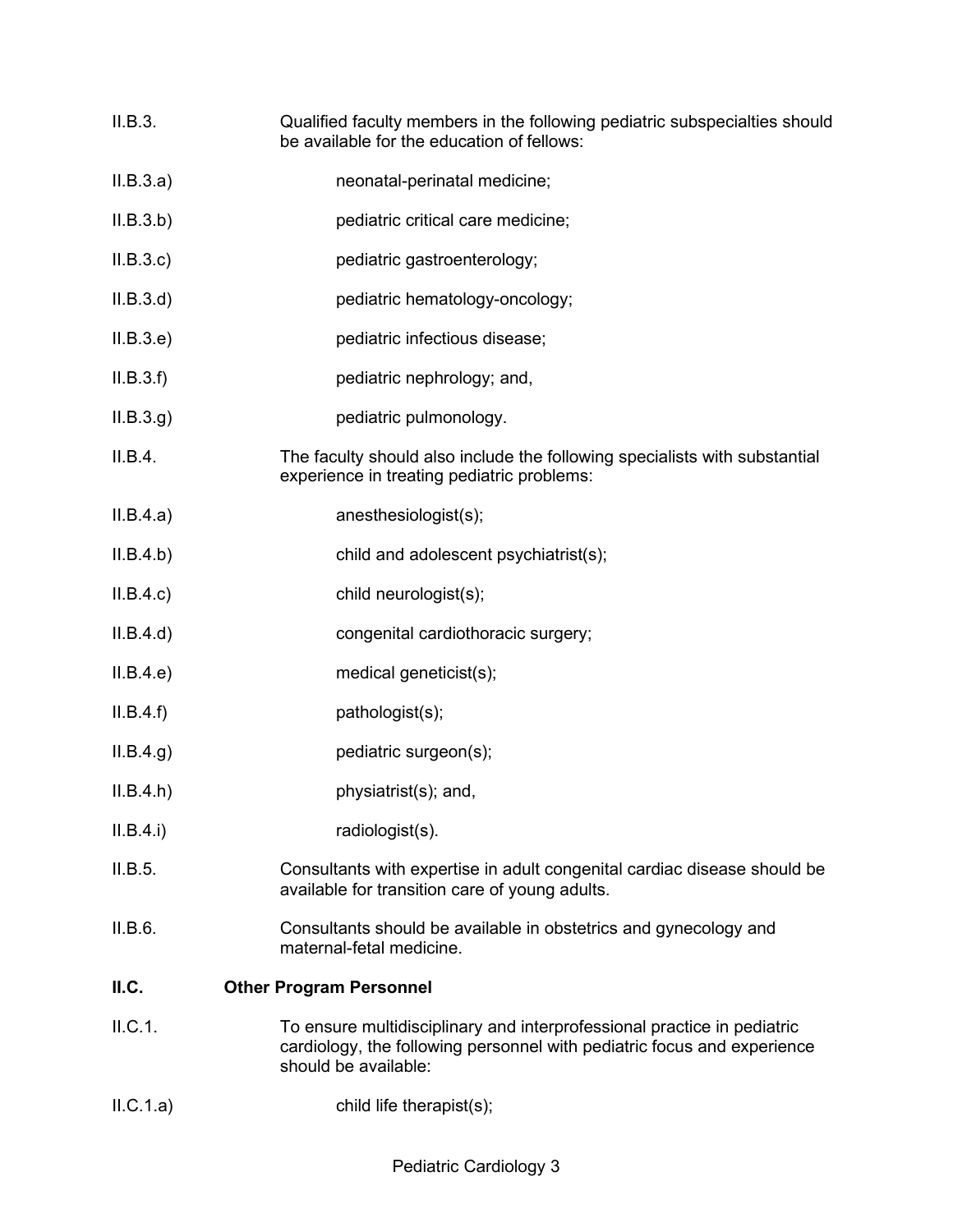| ILC.1.b)   | dietitian(s);                                                                                                                                                                                                                                                    |
|------------|------------------------------------------------------------------------------------------------------------------------------------------------------------------------------------------------------------------------------------------------------------------|
| ILC.1.c)   | mental health professional(s);                                                                                                                                                                                                                                   |
| ILC.1.d    | nurse(s);                                                                                                                                                                                                                                                        |
| ILC.1.e)   | pharmacist(s);                                                                                                                                                                                                                                                   |
| ILC.1.f)   | physical and occupational therapist(s);                                                                                                                                                                                                                          |
| ILC.1.g)   | respiratory therapist(s);                                                                                                                                                                                                                                        |
| ILC.1.h    | school and special education liaison(s);                                                                                                                                                                                                                         |
| II.C.1.i)  | social worker(s); and,                                                                                                                                                                                                                                           |
| $ILC.1.$ j | speech and language therapist(s).                                                                                                                                                                                                                                |
| II.D.      | <b>Resources</b>                                                                                                                                                                                                                                                 |
| II.D.1.    | There must be an intensive care unit in which patients with heart disease<br>are cared for by a multidisciplinary team that includes faculty members<br>with pediatric critical care medicine and pediatric cardiology education<br>and training and experience. |
| II.D.1.a)  | There must be patients with congenital heart disease who require<br>pre- and post-operative care.                                                                                                                                                                |
| II.D.2.    | Facilities and services, including comprehensive laboratory, pathology,<br>and imaging services, must be available. These must include:                                                                                                                          |
| II.D.2.a)  | a cardiac electrophysiologic laboratory for invasive intracardiac<br>electrophysiologic studies and catheter ablation;                                                                                                                                           |
| II.D.2.b   | a diagnostic and interventional cardiac catheterization laboratory;                                                                                                                                                                                              |
| II.D.2.c   | diagnostic imaging facilities, including advanced cardiac imaging;                                                                                                                                                                                               |
| II.D.2.d   | an echocardiography laboratory with facilities for performing and<br>interpreting standard transthoracic 2-D and Doppler<br>echocardiograms, fetal echocardiograms, and transesophageal<br>echocardiograms; and,                                                 |
| II.D.2.e   | a non-invasive electrophysiology laboratory with facilities for<br>performing and interpreting standard electrocardiograms,<br>ambulatory electrocardiograms, exercise electrocardiograms, and<br>ambulatory electrocardiographic monitoring.                    |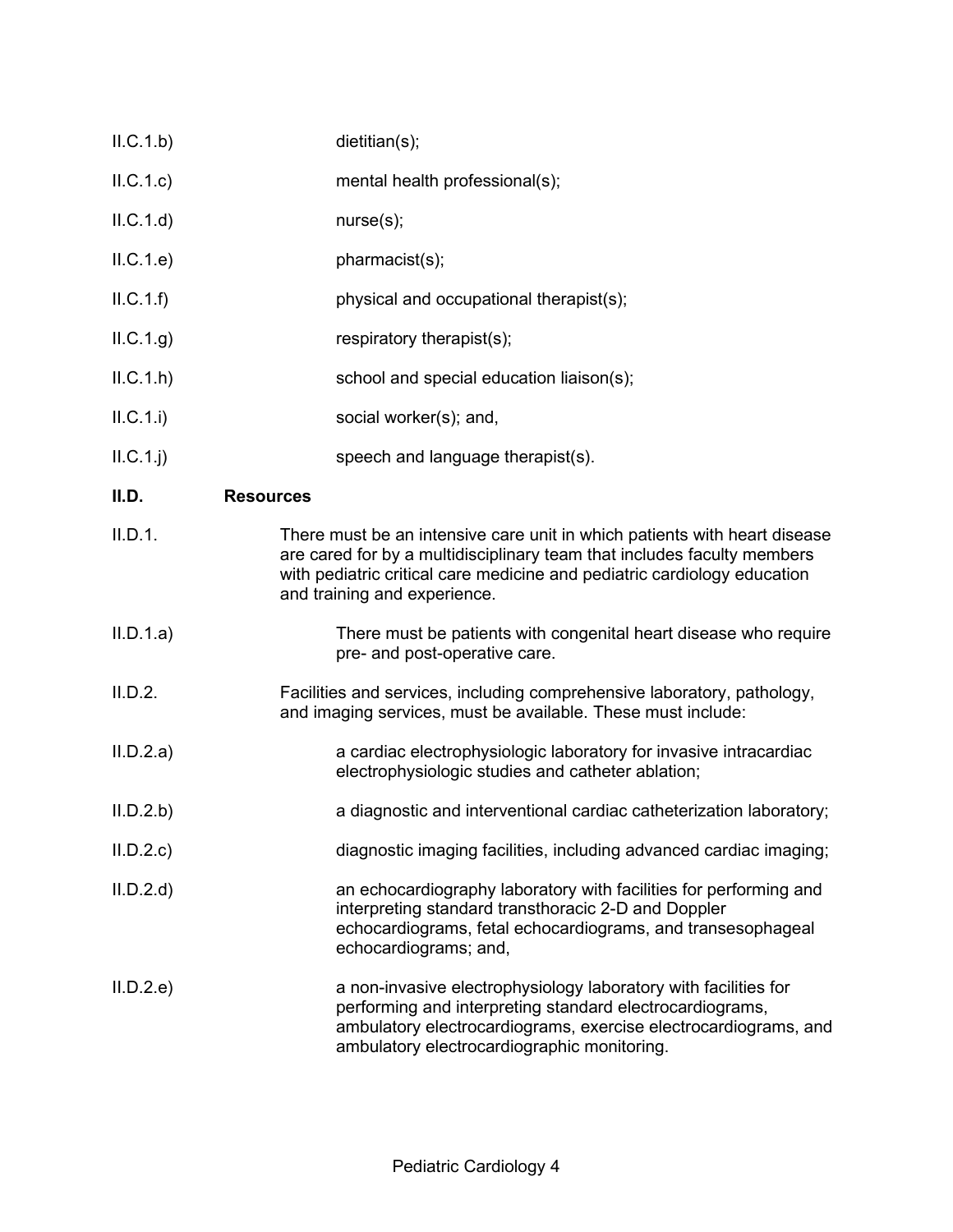- II.D.3. An adequate number and variety of cardiology patients ranging in age from newborn through young adulthood must be available to provide a broad experience for fellows.
- II.D.4. A sufficient number of patients must be available in inpatient and outpatient settings to meet the educational needs of the program.
- II.D.5. Clinical data, such as age, diagnosis, morbidity and mortality from inpatients, outpatients, cardiac catheterization, and/or surgery should be available in a single database to allow immediate access.

# **III. Fellow Appointment**

# **III.A. Eligibility Criteria**

III.A.1. Prior to appointment in the program, fellows should have completed an ACGME-I-accredited residency program in pediatrics, or a pediatric residency program acceptable to the Sponsoring Institution's Graduate Medical Education Committee.

# **III.B. Number of Fellows**

See International Foundational Requirements, Section III.B.

# **IV. Specialty-Specific Educational Program**

# **IV.A. ACGME-I Competencies**

IV.A.1. The program must integrate the following ACGME-I Competencies into the curriculum. IV.A.1.a) Professionalism IV.A.1.a).(1) Fellows must demonstrate a commitment to professionalism and an adherence to ethical principles, including: IV.A.1.a).(1).(a) TV.A.1.a).(1).(a) trustworthiness that makes colleagues feel secure when a fellowis responsible for the care of patients; IV.A.1.a).(1).(b) leadership skills that enhance team function, the learning environment, and/or the health care delivery system/environment to improve patient care; IV.A.1.a).(1).(c) the capacity to recognize that ambiguity is part of clinical medicine and to respond by utilizing appropriate resources in dealing with uncertainty; and,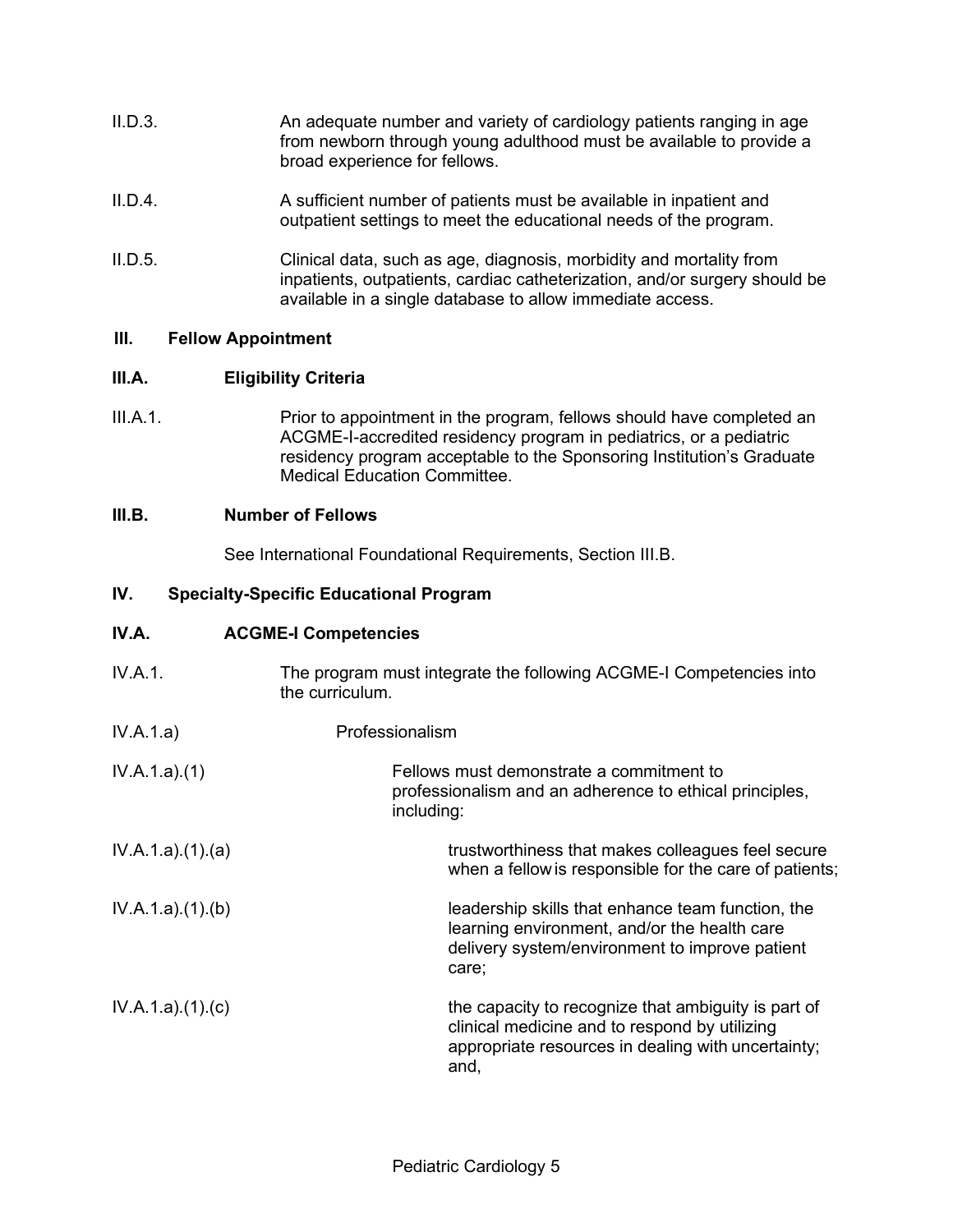| IV.A.1.a)(1)(d)        | a willingness to accept questions of clarification and<br>feedback in a non-defensive, collaborative, and<br>welcoming manner.                                                                                                          |
|------------------------|-----------------------------------------------------------------------------------------------------------------------------------------------------------------------------------------------------------------------------------------|
| IV.A.1.b)              | <b>Patient Care and Procedural Skills</b>                                                                                                                                                                                               |
| IV.A.1.b)(1)           | Fellows must provide patient care that is compassionate,<br>appropriate, and effective for the treatment of health<br>problems and the promotion of health.                                                                             |
| IV.A.1.b)(1)(a)        | Fellows must demonstrate competence in the<br>clinical skills necessary in pediatric cardiology,<br>including:                                                                                                                          |
| IV.A.1.b)(1)(a)(i)     | providing consultation, performing a history<br>and physical examination, making informed<br>diagnostic and therapeutic decisions that<br>result in optimal clinical judgement, and<br>developing and carrying out management<br>plans; |
| IV.A.1.b)(1).(a)(ii)   | providing transfer of care that ensures<br>seamless transitions, counseling patients<br>and families, using information technology<br>to optimize patient care, and providing<br>appropriate role modeling and supervision;             |
| IV.A.1.b)(1)(a)(iii)   | providing for or coordinating care for<br>patients with complex and chronic diseases<br>with the appropriate physician and/or<br>agency;                                                                                                |
| IV.A.1.b)(1)(a)(iv)    | diagnosing and managing a broad range of<br>congenital and acquired cardiac problems,<br>to include:                                                                                                                                    |
| IV.A.1.b)(1)(a)(iv)(a) | acquired heart disease in children;                                                                                                                                                                                                     |
| IV.A.1.b)(1)(a)(iv)(b) | cardiac manifestation of genetic<br>syndromes;                                                                                                                                                                                          |
| IV.A.1.b)(1)(a)(iv)(c) | cyanotic congenital heart disease in<br>the newborn;                                                                                                                                                                                    |
| IV.A.1.b)(1)(a)(iv)(d) | left to right shunt lesions; and,                                                                                                                                                                                                       |
| IV.A.1.b)(1)(a)(iv)(e) | outflow obstruction lesions.                                                                                                                                                                                                            |
| IV.A.1.b)(1)(a)(v)     | diagnosing and managing patients with<br>arrhythmias and conduction abnormalities;                                                                                                                                                      |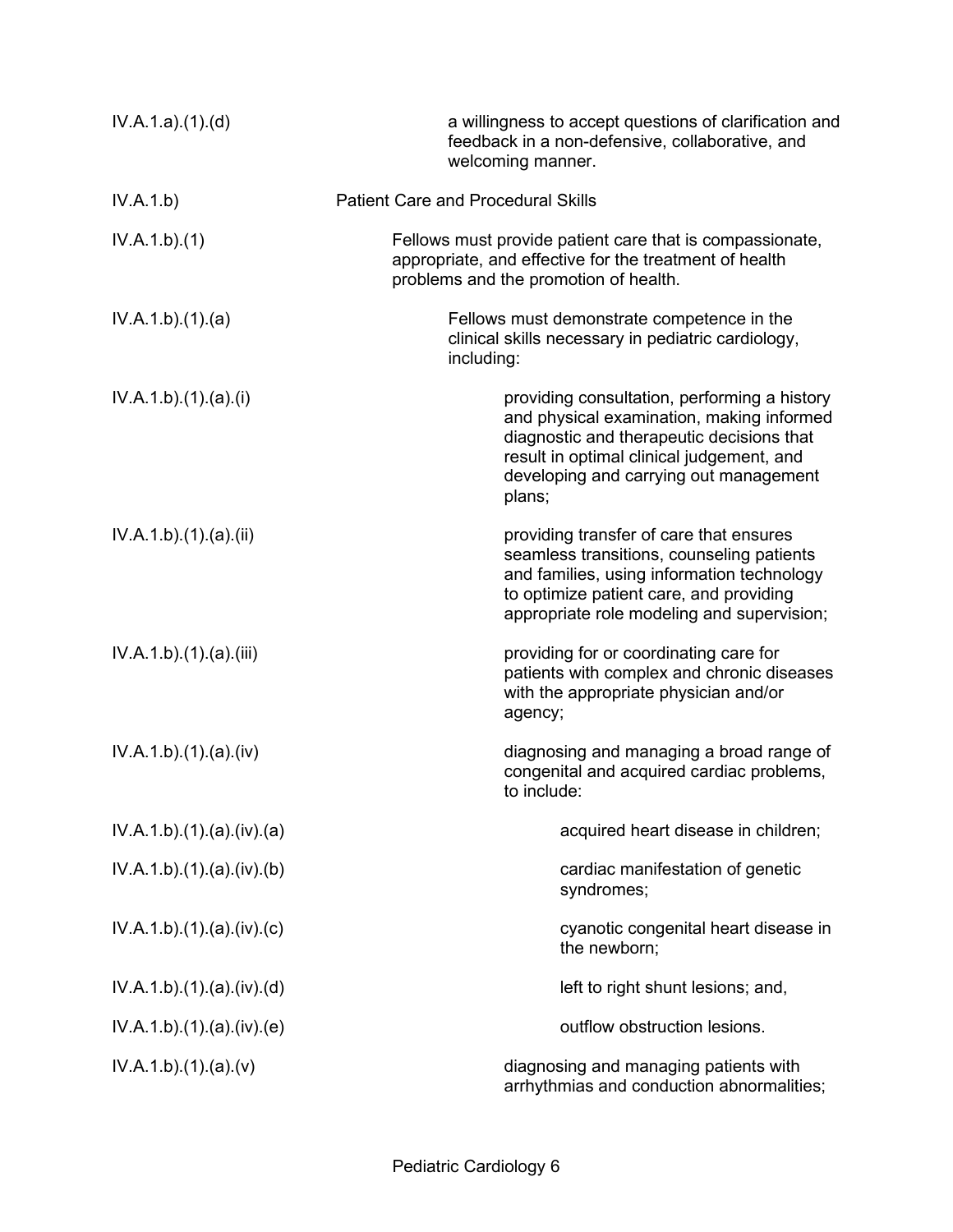| IV.A.1.b)(1)(a)(vi)    | diagnosing, managing, and referring<br>children with advanced or end-stage heart<br>failure and pulmonary hypertension for<br>medical therapy, extracorporeal membrane<br>oxygenation, ventricular assist devices,<br>and/or cardiac transplantation;  |
|------------------------|--------------------------------------------------------------------------------------------------------------------------------------------------------------------------------------------------------------------------------------------------------|
| IV.A.1.b)(1)(a)(vii)   | diagnosing and managing patients with risk<br>factors for hypertension, atherosclerotic<br>heart disease, and hyperlipidemic states,<br>and preventing heart disease in this<br>population; and,                                                       |
| IV.A.1.b)(1)(a)(viii)  | interpreting transesophageal<br>echocardiography, cardiac magnetic<br>resonance imaging, and other relevant<br>cardiac imaging.                                                                                                                        |
| IV.A.1.b)(1)(b)        | Fellows must be able to competently perform all<br>medical, diagnostic, and surgical procedures<br>considered essential for the practice of pediatric<br>cardiology. Fellows must:                                                                     |
| IV.A.1.b)(1)(b)(i)     | competently use and interpret the results of<br>laboratory tests and imaging;                                                                                                                                                                          |
| IV.A.1.b)(1)(b)(ii)    | perform and interpret cardiac catheterization<br>data and care for patients who require<br>catheter-based interventions;                                                                                                                               |
| IV.A.1.b)(1)(b)(iii)   | perform and interpret echocardiograms;<br>and,                                                                                                                                                                                                         |
| IV.A.1.b) (1) (b) (iv) | demonstrate competence in the techniques,<br>indications contraindications, complications,<br>and interpretation of pericardiocentesis,<br>cardiopulmonary resuscitation,<br>cardioversion, and temporary pacing.                                      |
| IV.A.1.c)              | <b>Medical Knowledge</b>                                                                                                                                                                                                                               |
| $IV.A.1.c.$ (1)        | Fellows must demonstrate knowledge of established and<br>evolving biomedical clinical, epidemiological, and social-<br>behavioral sciences, as well as the application of this<br>knowledge to patient care. Fellows must demonstrate<br>knowledge of: |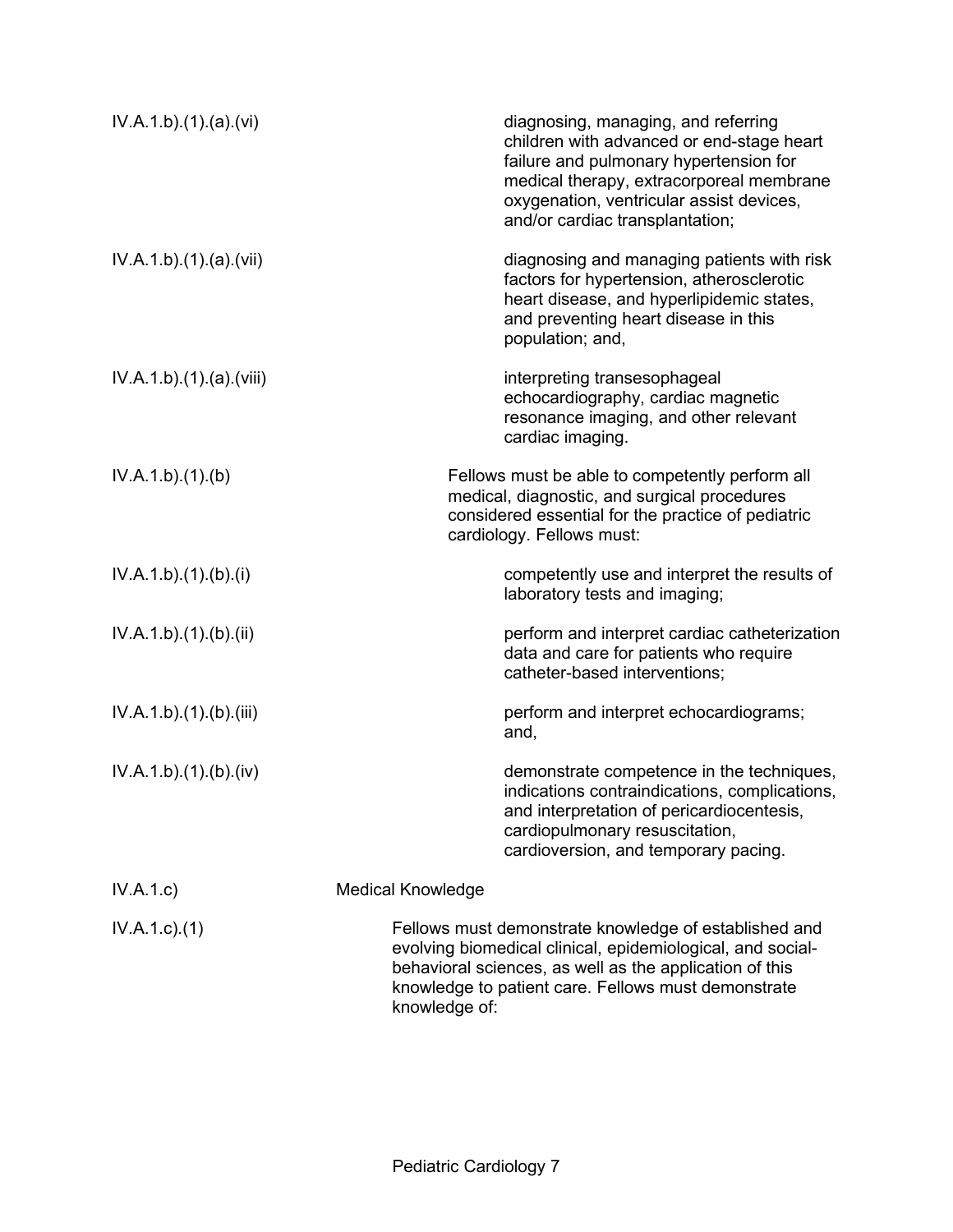| $IV.A.1.c$ . $(1).$ $(a)$          | biostatistics, bioethics, clinical and laboratory<br>research methodology, study design, preparation of<br>applications for funding and/or approval of clinical<br>research protocols, critical literature review,<br>principles of evidence-based medicine, ethical<br>principles involving clinical research, and teaching<br>methods; |
|------------------------------------|------------------------------------------------------------------------------------------------------------------------------------------------------------------------------------------------------------------------------------------------------------------------------------------------------------------------------------------|
| IV.A.1.c.1(1). (b)                 | embryology and anatomy of the normal heart and<br>vascular system, clinical morphologic correlations,<br>and potential deviations from normal;                                                                                                                                                                                           |
| $IV.A.1.c$ ) $(1)(c)$              | normal and abnormal cardiovascular and<br>cardiopulmonary physiology and metabolism, and<br>fundamentals of cardiovascular pharmacology,<br>including mechanisms of drug action, therapeutic<br>indications, and side effects; and,                                                                                                      |
| $IV.A.1.c$ . $(1).$ $(d)$          | cardiovascular pathology.                                                                                                                                                                                                                                                                                                                |
| $IV.A.1.c$ ). $(1).$ $(d)$ . $(i)$ | Fellows must have structured educational<br>experiences to examine various types of<br>congenital cardiovascular anomalies.                                                                                                                                                                                                              |
| IV.A.1.d)                          | Practice-based Learning and Improvement                                                                                                                                                                                                                                                                                                  |
| IV.A.1.d)(1)                       | Fellows must demonstrate the ability to investigate and<br>evaluate their care of patients, to appraise and assimilate<br>scientific evidence, and to continuously improve patient<br>care based on constant self-evaluation and lifelong<br>learning.                                                                                   |
| IV.A.1.e)                          | Interpersonal and Communication Skills                                                                                                                                                                                                                                                                                                   |
| IV.A.1.e. (1)                      | Fellows must demonstrate interpersonal and<br>communication skills that result in the effective exchange<br>of information and collaboration with patients, their<br>families, and health professionals. Fellows must<br>demonstrate skill in:                                                                                           |
| IV.A.1.e. (1). (a)                 | teaching both individuals and groups of learners in<br>clinical settings, classrooms, lectures, and<br>seminars, as well as by electronic and print<br>modalities; and,                                                                                                                                                                  |
| IV.A.1.e. (1)(b)                   | providing feedback to learners and assessing<br>educational outcomes.                                                                                                                                                                                                                                                                    |
| IV.A.1.f)                          | <b>Systems-based Practice</b>                                                                                                                                                                                                                                                                                                            |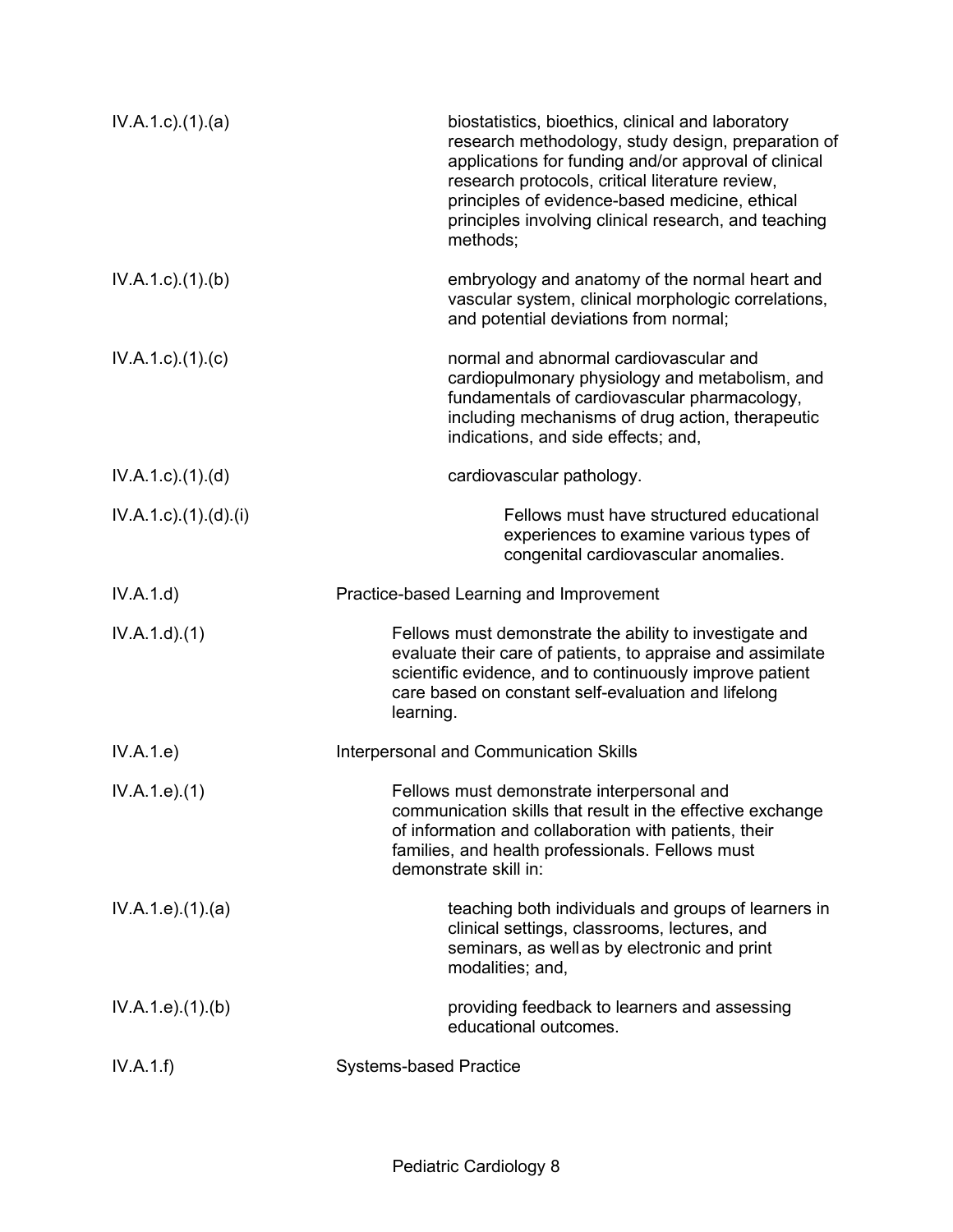| IV.A.1.f)(1)        | Fellows must demonstrate an awareness of and<br>responsiveness to the larger context and system of health<br>care, including the social determinates of health, as well as<br>the ability to call effectively on other resources in the<br>system to produce optimal care.                                            |
|---------------------|-----------------------------------------------------------------------------------------------------------------------------------------------------------------------------------------------------------------------------------------------------------------------------------------------------------------------|
| IV.B.               | <b>Regularly Scheduled Educational Activities</b>                                                                                                                                                                                                                                                                     |
| IV.B.1.             | Fellows must have a formally-structured educational program in the<br>clinical and basic sciences related to pediatric cardiology.                                                                                                                                                                                    |
| IV.B.1.a)           | The program must utilize didactic experiences such as lectures,<br>seminars, case discussions, journal clubs, and clinical experience.                                                                                                                                                                                |
| IV.B.1.b)           | Pediatric cardiology conferences must occur regularly and must<br>involve active participation by the fellows in planning and<br>implementation.                                                                                                                                                                      |
| IV.B.1.c            | Fellow education must include instruction in:                                                                                                                                                                                                                                                                         |
| $IV.B.1.c.$ (1)     | basic and fundamental disciplines, as appropriate to<br>pediatric cardiology, such as anatomy, physiology,<br>biochemistry, embryology, pathology, microbiology,<br>pharmacology, immunology, genetics, and<br>nutrition/metabolism;                                                                                  |
| IV.B.1.c.2)         | pathophysiology of disease, reviews of recent advances in<br>clinical medicine and biomedical research, and<br>conferences dealing with bioethics, complications, end-of-<br>life care, palliation and death, and the scientific, ethical,<br>and legal implications of confidentiality and informed<br>consent; and, |
| IV.B.1.c). (2). (a) | This should include attention to physician-patient,<br>physician-family, physician-physician/allied health<br>professional, and physician-society relationships.                                                                                                                                                      |
| IV.B.1.c.3)         | the economics of health care and current health care<br>management issues, such as cost-effective patient care,<br>practice management, preventive care, population health,<br>quality improvement, resource allocation, and clinical<br>outcomes.                                                                    |
| IV.B.2.             | Conferences must be held to review pathologic specimens with clinical<br>correlation.                                                                                                                                                                                                                                 |
| IV.B.3.             | Multidisciplinary conferences should include anesthesiology, cardiac<br>radiology, congenital cardiothoracic surgery, critical care, and<br>neonatology.                                                                                                                                                              |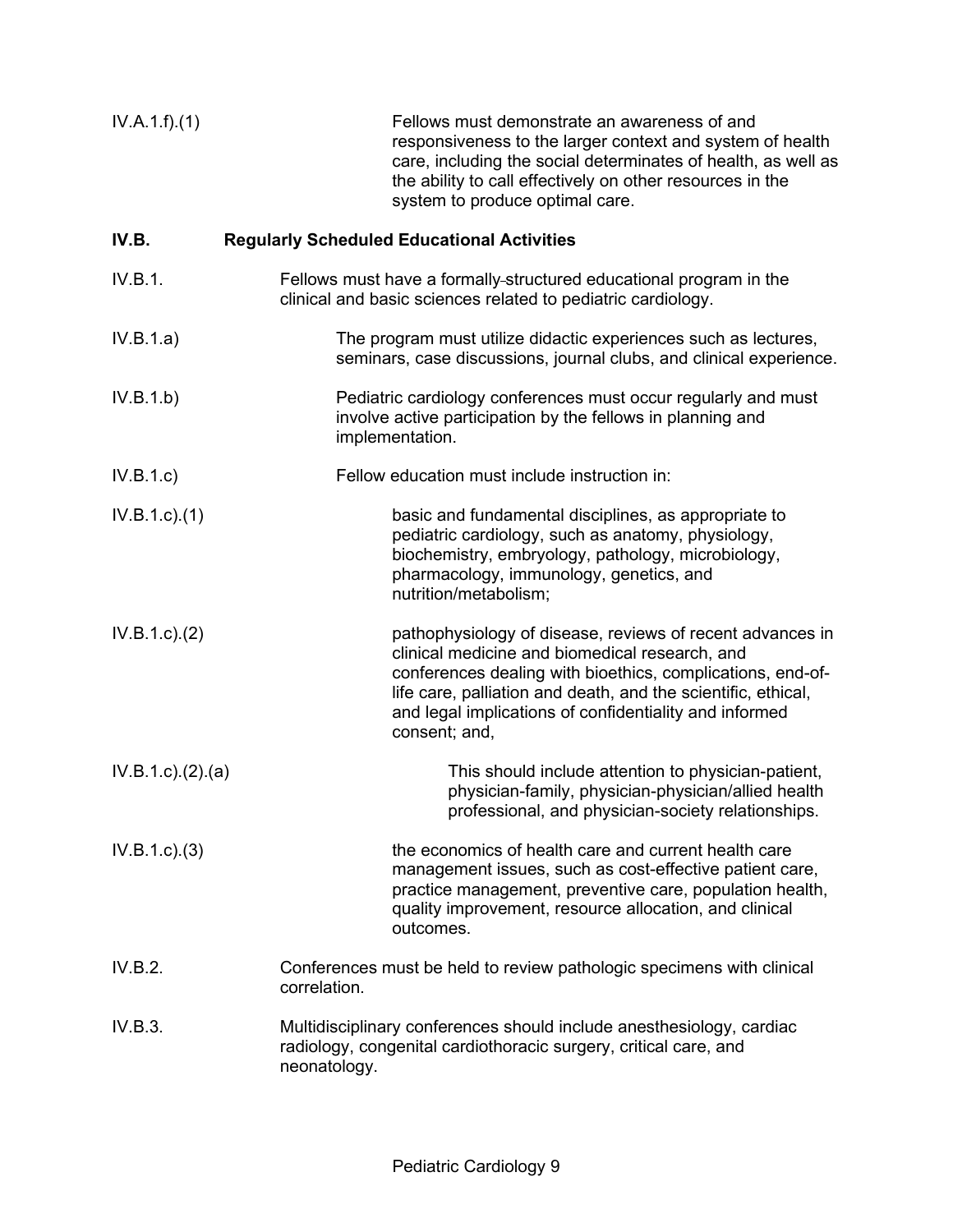| IV.B.4.      | Fellows must participate in cardiac catheterization conferences to develop<br>the knowledge required for decision-making and planning for corrective<br>cardiac surgery.                                                                                     |
|--------------|--------------------------------------------------------------------------------------------------------------------------------------------------------------------------------------------------------------------------------------------------------------|
| IV.B.5.      | Fellow education must include courses, seminars, workshops, and/or<br>laboratory experience to provide background in basic cardiac physiology,<br>cardiac pharmacology, and other fundamental disciplines related to the<br>heart and cardiovascular system. |
| IV.C.        | <b>Clinical Experiences</b>                                                                                                                                                                                                                                  |
| IV.C.1.      | Fellows must have responsibility for providing longitudinal care to a panel<br>of patients throughout their educational program that is supervised by one<br>or more members of the pediatric cardiology faculty.                                            |
| IV.C.1.a)    | This must include longitudinal care for outpatients.                                                                                                                                                                                                         |
| IV.C.1.b)    | The panel of patients must be representative of the types of<br>cardiac disorders fellows are likely to encounter once they<br>complete the educational program.                                                                                             |
| IV.C.2.      | Fellows must have progressive, properly balanced, and well-organized<br>responsibility for the care and study of patients on inpatient services, in<br>intensive care units, and in ambulatory centers.                                                      |
| IV.C.3.      | Fellows must have sufficient experience and instruction in current surgical<br>techniques, mechanical ventilation, methods of cardiopulmonary bypass,<br>and therapeutic hypothermia to develop an adequate understanding of<br>these surgical techniques.   |
| IV.C.3.a)    | Fellows should receive instruction in the management of<br>immediate and delayed complications in patients following cardiac<br>surgery.                                                                                                                     |
| IV.C.4.      | Long-term follow-up observations of both pre- and post-operative patients<br>must be provided.                                                                                                                                                               |
| IV.C.4.a)    | Fellows should participate in consultations or conferences in<br>which medical and surgical staff members evaluate the results of<br>surgery and the patient's cardiac status prior to hospital discharge.                                                   |
| IV.D.        | <b>Scholarly Activity</b>                                                                                                                                                                                                                                    |
| IV.D.1.      | <b>Fellows' Scholarly Activity</b>                                                                                                                                                                                                                           |
| IV.D.1.a)    | The program must have a core curriculum in research and<br>scholarship.                                                                                                                                                                                      |
| IV.D.1.a)(1) | Where appropriate, the curriculum should be a<br>collaborative effort involving all pediatric subspecialty<br>programs at the institution.                                                                                                                   |